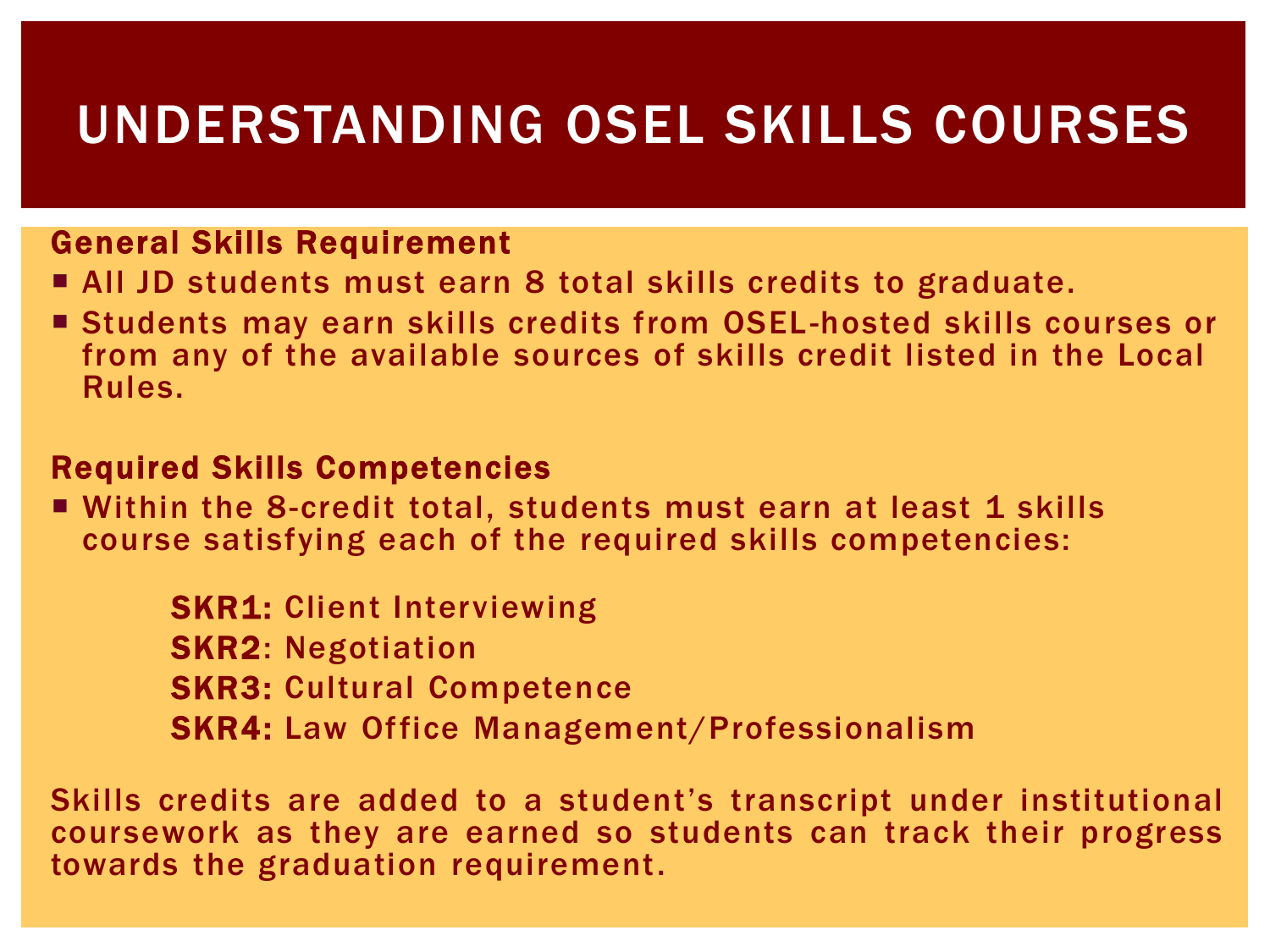## REGISTERING FOR SKILLS COURSES

#### Register through Blackboard at least 24 hours in advance

- **EXTERN Students who miss the registration deadline may still attend and receive** credit but must file a Motion for Skill Credit.
- Registration links are available on the Skills Calendar section of the website under the course description and are also usually distributed through social media and the Loyola Law Weekly

#### **Registration Instructions**

- **EXA)** Click on the "Click Here To Register" link under the course description of the desired skills course. After logging in to Blackboard, follow the "Click here to enroll" link. This will take you to a second screen with a panel on the left hand side of the screen that you may need to maximize. Click the green "+ Enroll" button in the panel to complete the process.
- To check if you have enrolled successfully, make sure the class is listed under your Blackboard courses.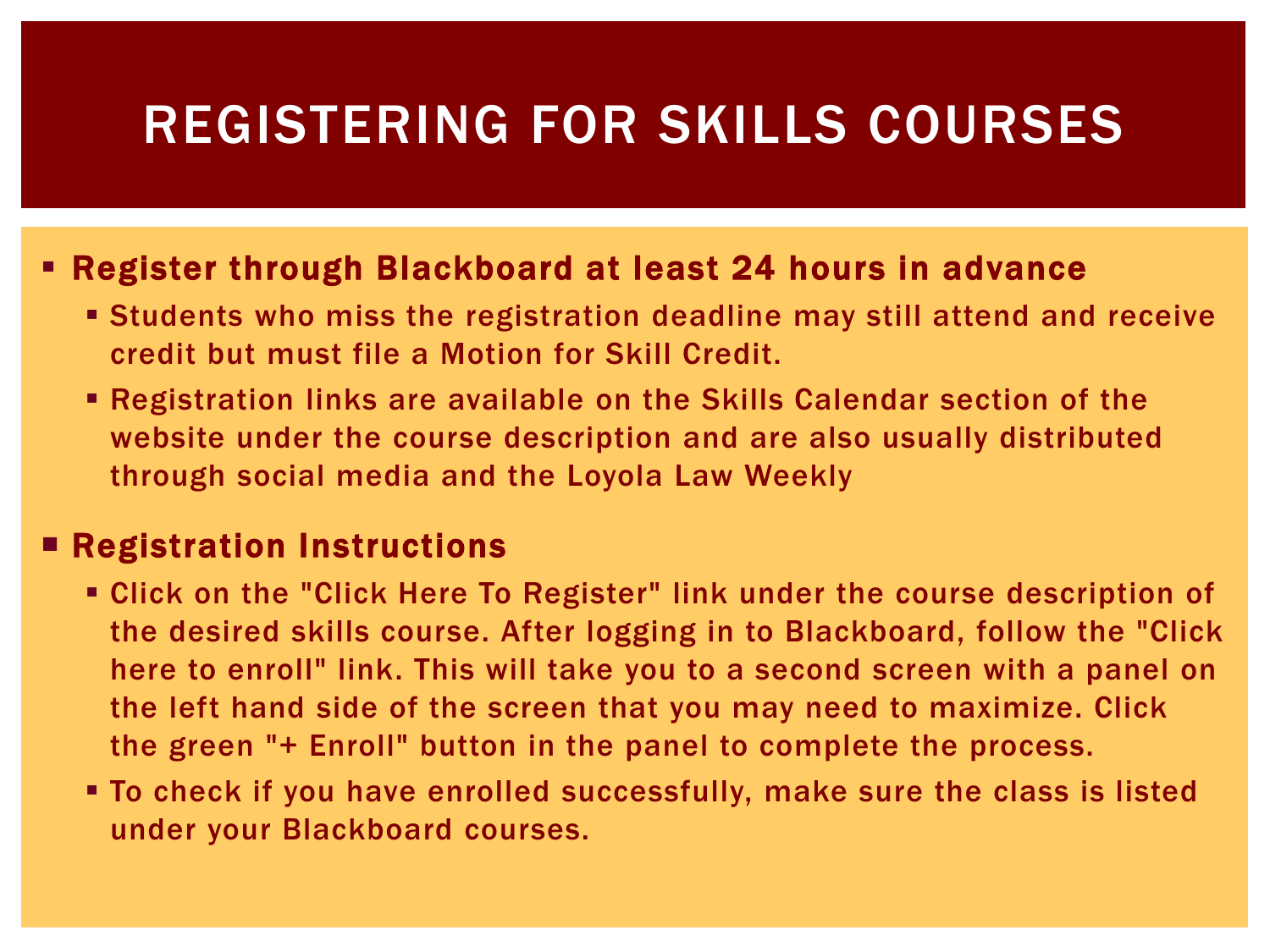## **COURSE TITLE**

Below is an example of a skills course title. You will see these on flyers around campus, the skills calendar, and law school monitors.

### SKL-TRAN-101218: Risk Management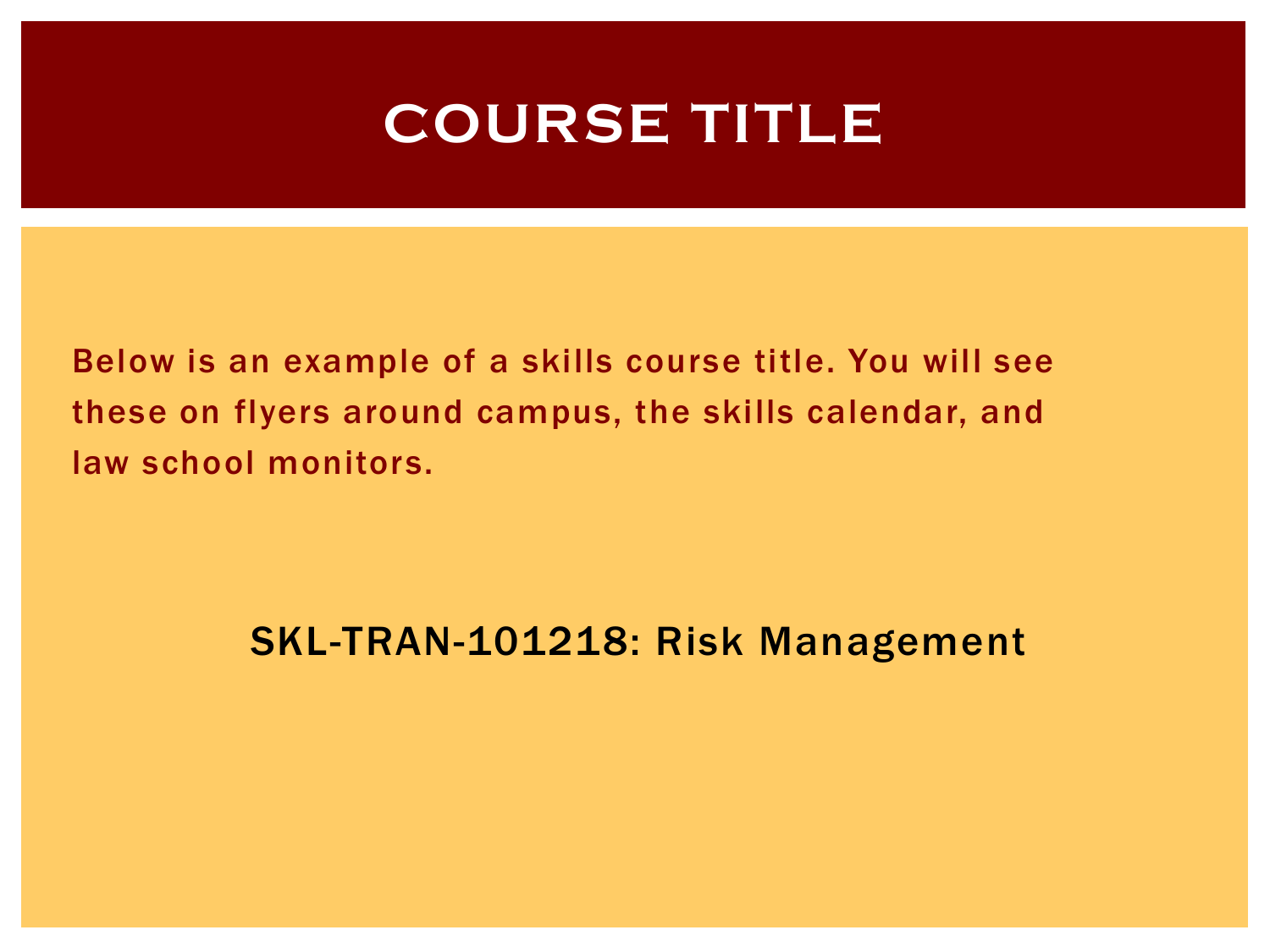# **COURSE PREFIX**

The first few letters of the title will explain the type of credit.

- SKL: Skills Lecture
	- This course is for general skills credit

### SKR1, SKR2, SKR3, or SKR4: Skills Requirement

- This course satisfies one of the four required skills competencies:
	- SKR1: Client Interviewing
	- SKR2: Negotiation
	- SKR3: Cultural Competence
	- SKR4: Law Office Management and Professionalism

Note: Some skills courses may require submission of a reflection paper or assignment to earn skills credit when noted on the course description.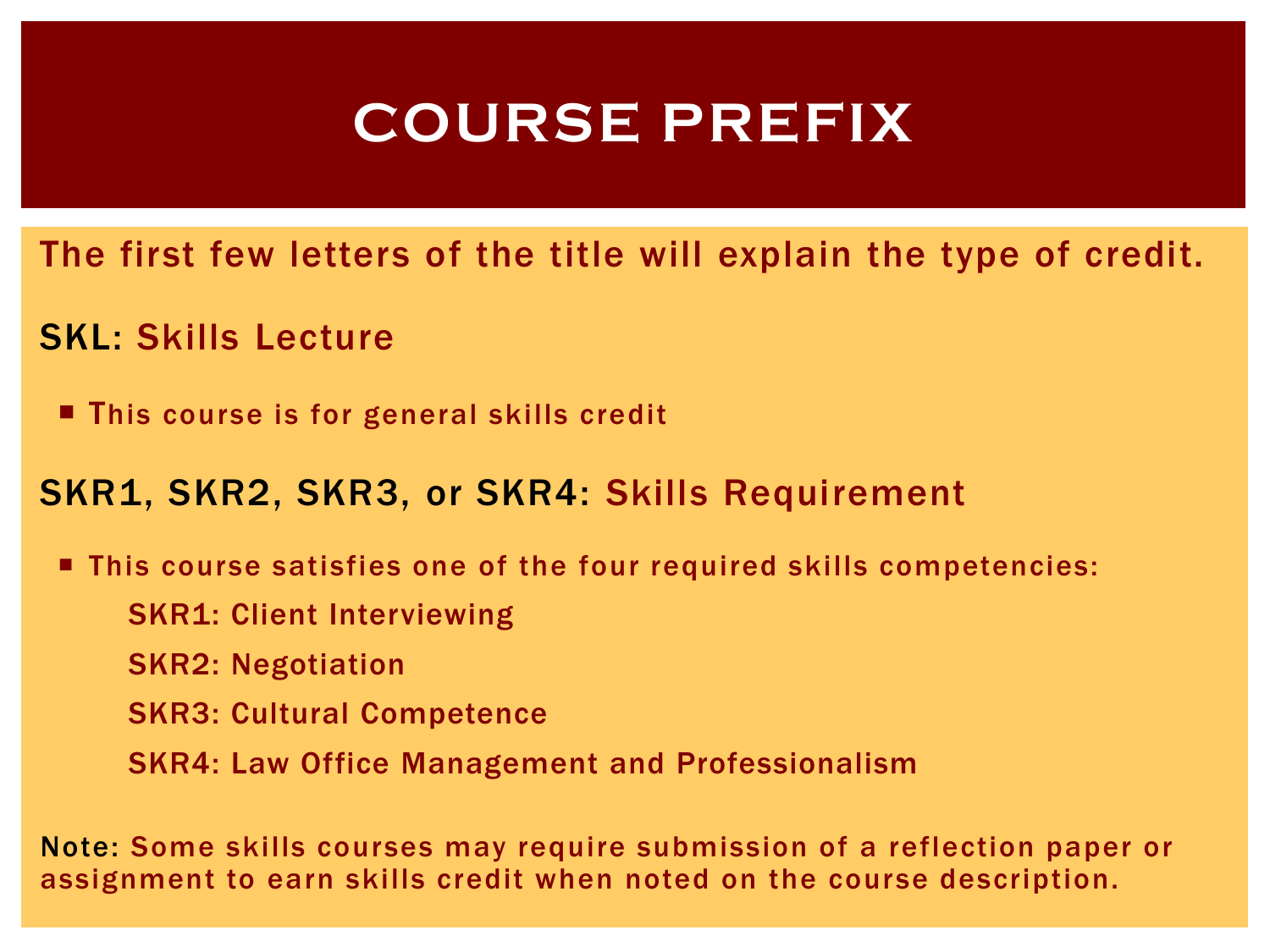# **SKILLS TRACK**

Next, you may see TRAN, MAR, CIV, SOCJ, or CRIM in the course title. This means this course is part of a skills track.

For example:

### SKL-TRAN-091815: Mergers & Acquisitions

This course is part of the "Transactional Law" skills track.

**OCIVIL @SOCIAL JUSTICE GOMARITIME & CRIMINAL STRANSACTIONAL**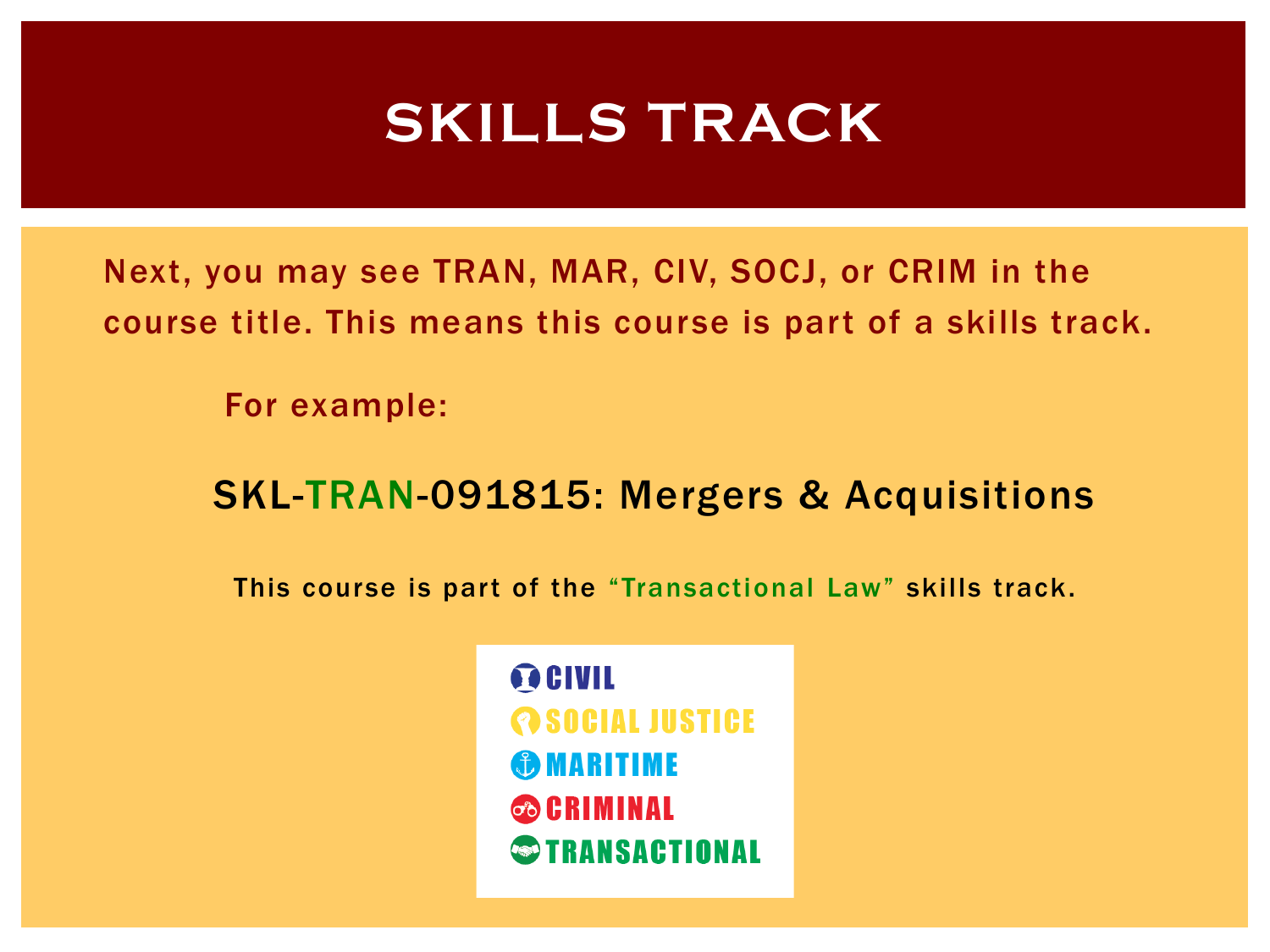## **COURSE NUMBER**

Next, you may see a short combination of numbers. These numbers give you the month, date and year in which the course will be taught.

For example:

### SKL-MAR-09182018: Maritime Primer

This course will take place on September 18th and 20th, 2018.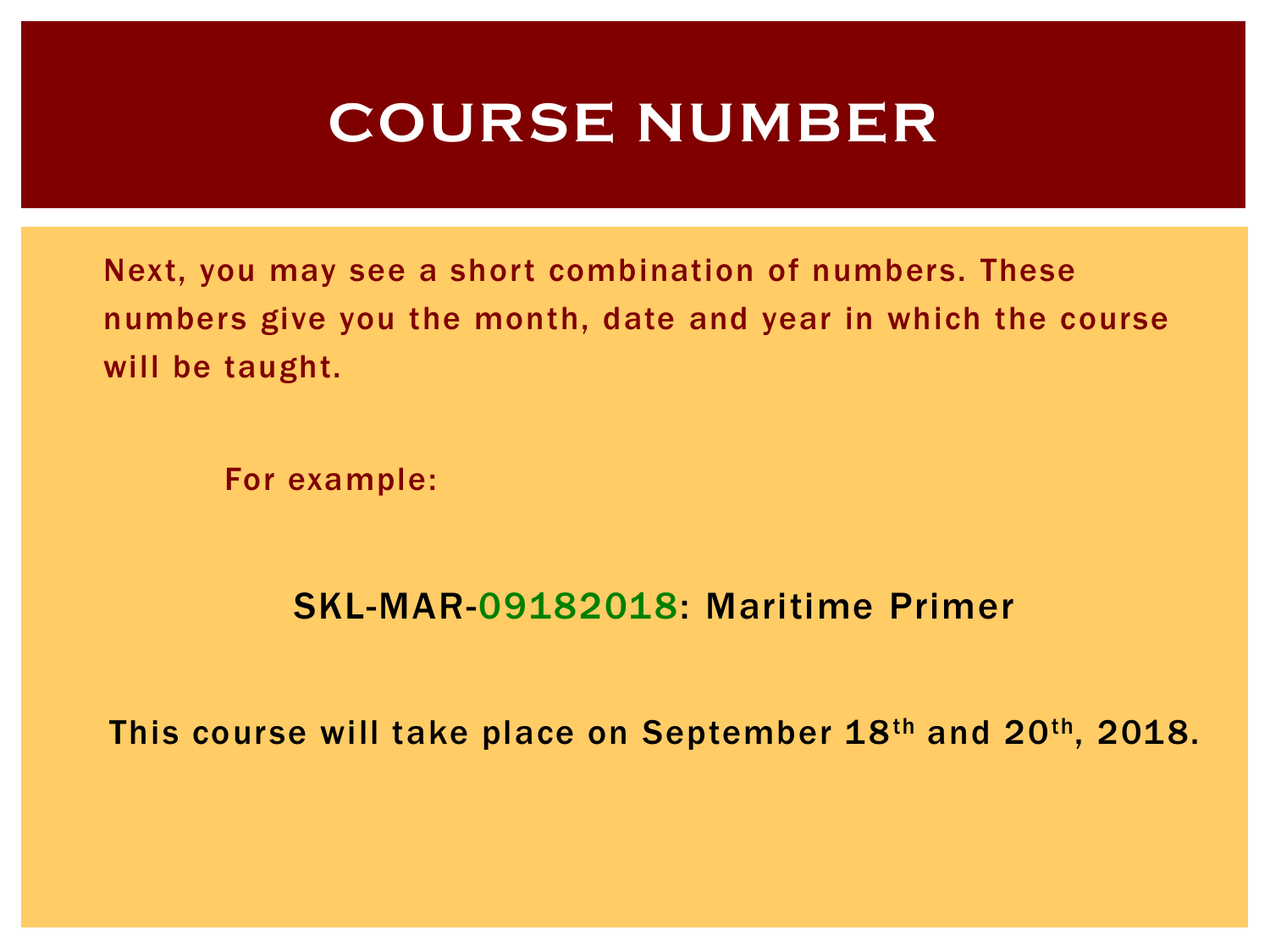### **LAW COURSES CONFERRING SKILLS CREDIT**

- Students may also earn skills credit for some of their regular academic courses, including all experiential courses and certain other LAW courses with a skills component.
- Each qualifying LAW course earns 1 general skills credit unless otherwise noted. Students may earn no more than 4 skills credits from LAW courses.
- Some courses only confer skills credit when taught by certain professors or only after a particular semester depending on when they were approved for skills credit.

**Please review the Skills Inventory on our website to see which** LAW classes confer skills credit.

www.law.loyno.edu/lawskills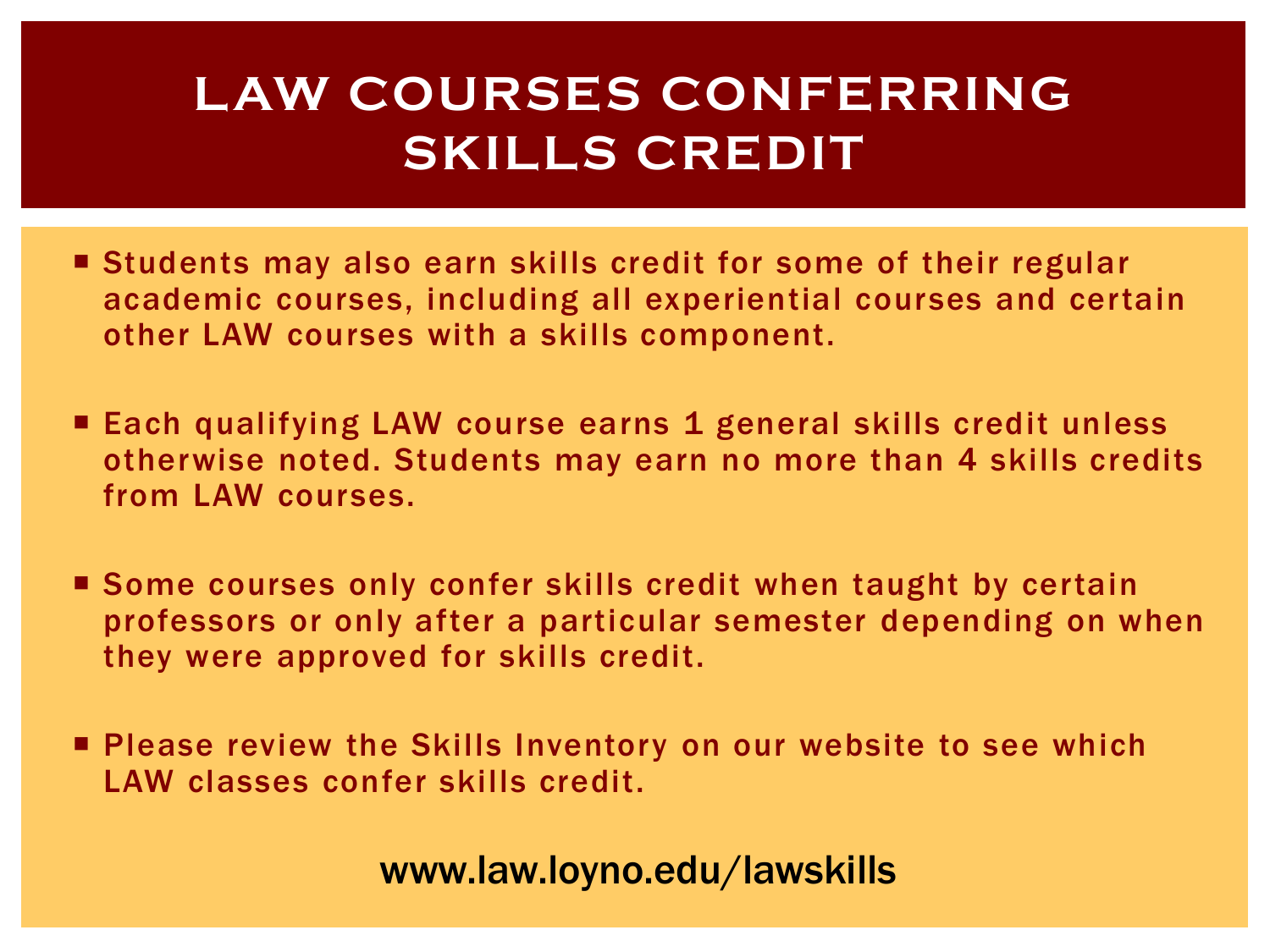## OTHER SOURCES OF SKILLS CREDIT

- **ONLINE:** Students in their final semester can earn up to three skills credit through the viewing of online skills courses
- CLE: Students can earn up to two skills credits for attending approved off-campus CLEs
- See Prof. Hector Linares, Coordinator of Skills & Experiential Learning, or email him at halinare@loyno.edu for more details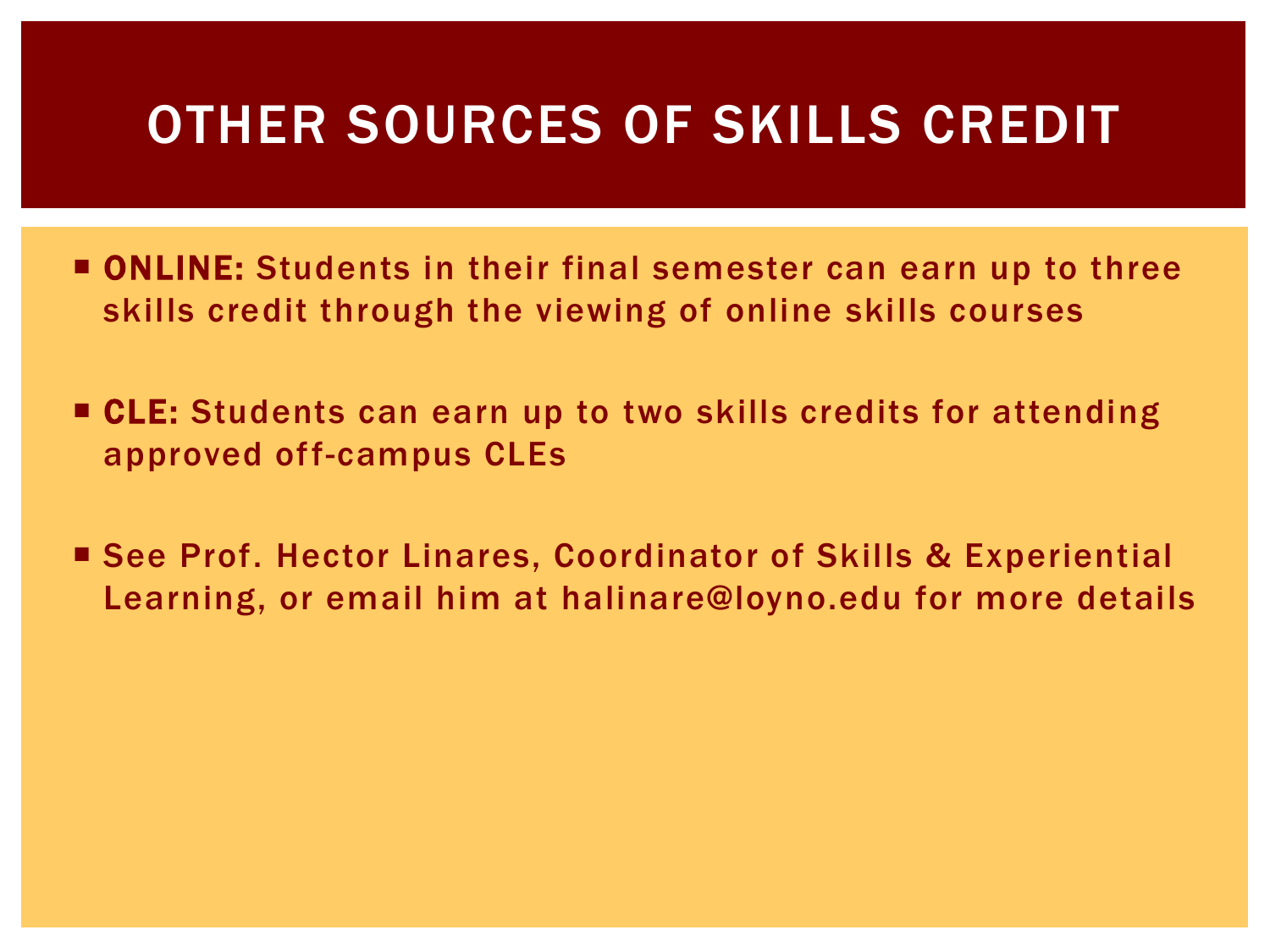## **SKILLS AWARD**

You can also win an award!

The student who, at the time of graduation, has earned the most skills credits shall receive the honor of the Skills Award reflecting dedication to practical training and experiential learning. The student shall receive a certificate reflecting the honor and may include the honor on their résumé.